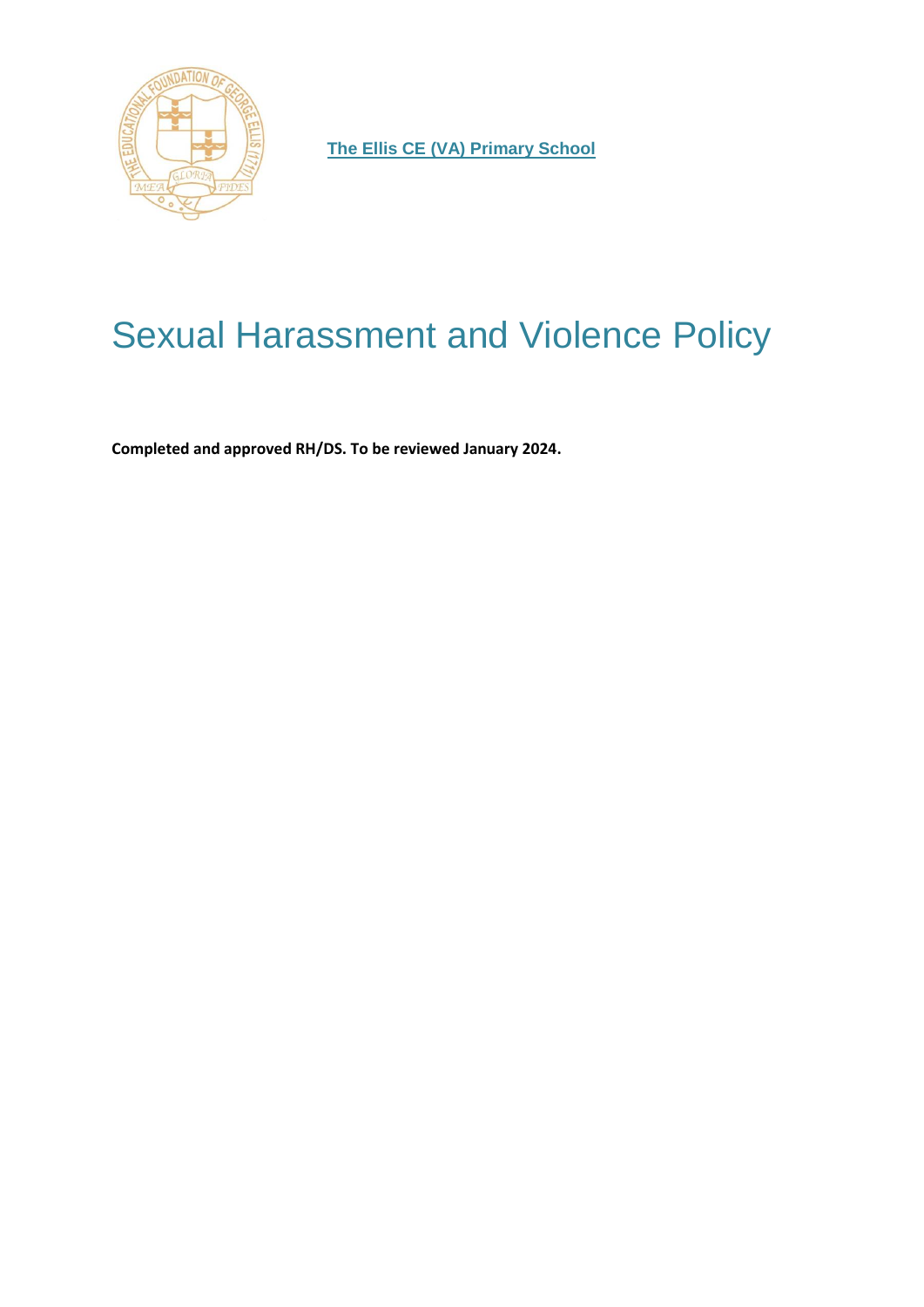## **Sexual Harassment and Violence (SHAV) Policy**

## **Introduction**

This policy was created after a period of consultation with relevant stakeholders within school. It sits alongside our Special Educational Needs and/or Disability (SEND) Offer.

This policy is in-line with the (BMBC) Local Authority's Code of Conduct and it has been formally adopted by governors and reflects our approach at The Ellis C of E Primary School.

## **Aims and Values**

The policy is underpinned by the central aims of The Ellis C of E Primary and values held by the school community:

## **Our School Aims:**

- \* To create a secure and happy environment
- \* To meet the needs of all individuals
- \* To ensure high standards of both teaching and learning
- \* To encourage the fulfilment of potential and recognise achievement
- \* To meet the requirements of the National Curriculum
- \* To provide a broad and balanced education to develop the whole child
- \* To encourage the children to be self disciplined, caring and responsible towards others
- \* To promote positive self-esteem, confidence and independence
- \* To constantly reflect the Christian ethos of our school in our relationships with the children, their families and the wider community

The Ellis C of E Primary School has an inclusive approach to our provision. Our aim is always to involve all our children and stakeholders in all areas of the curriculum and school life. In accordance with our **Disability Equality Scheme** we recognise that this may mean making special adaptations or arrangements from time to time for children with specific disabilities. We welcome the involvement of disabled adults in all areas of school life.

## **Background Information**

The Ellis C of E Primary School is a caring and open school, where parents, children, staff and the wider school community all know that their views and needs will be listened to, in both education and personal areas.

#### **1. Introduction**

In December 2017, the Department for Education released advice; Sexual violence and sexual harassment (updated April 2021) to take into account DfE and NSPCC focus on sexual harassment and sexual violence between children in schools – advice for governing bodies, proprietors, head teachers, principals, senior leadership teams and designated safeguarding leads.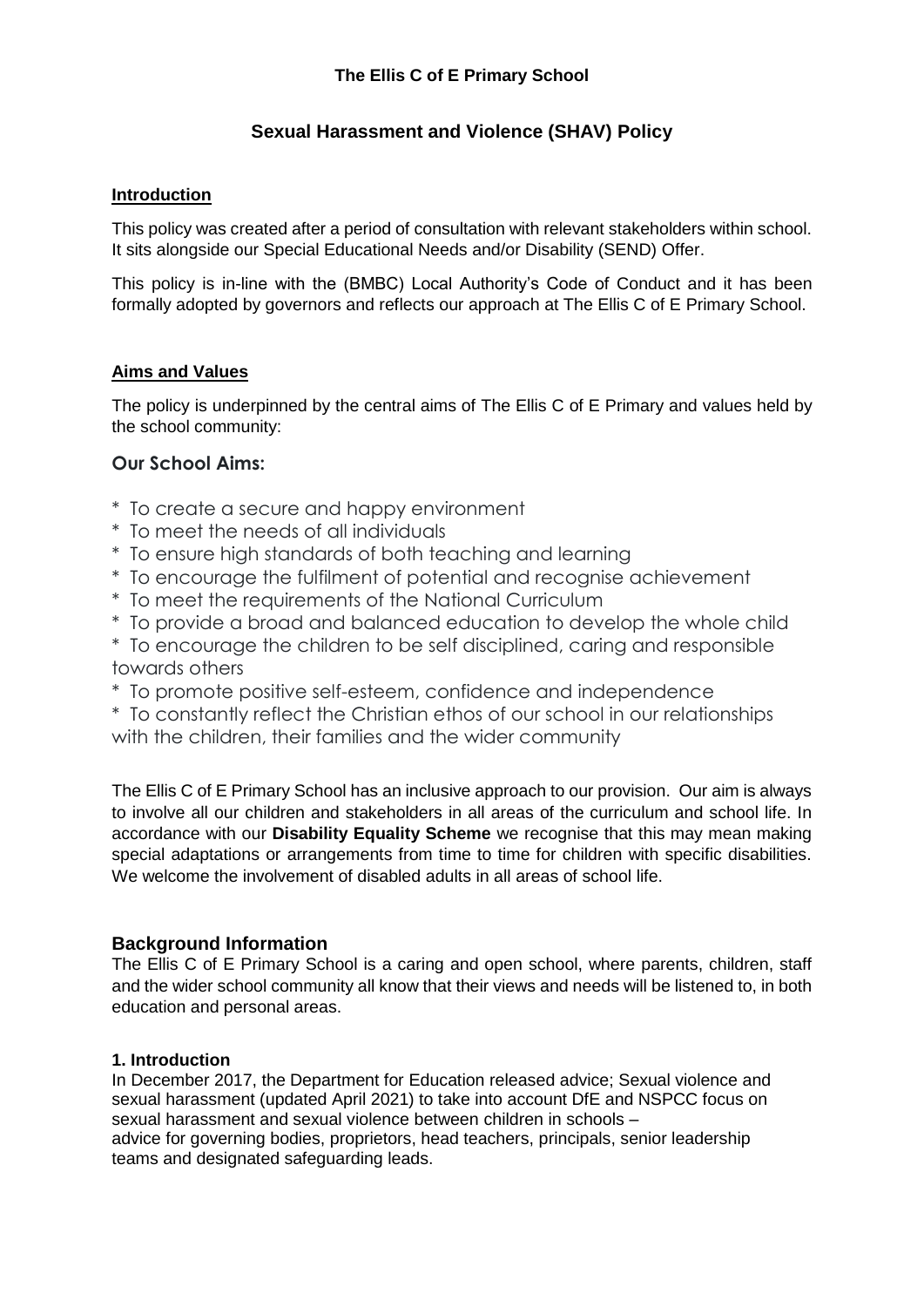The advice is to be read and referenced alongside Keeping Children Safe in Education September 2021. The focus is sexual violence and sexual harassment between children, parents, staff or visitors at school and the guidance seeks to define the issues, minimise risks and what to do if an incident occurs/alleged to have occurred.

#### **2. Context**

#### **Victims and alleged perpetrators**

There are many different ways to describe children who have been subjected to sexual violence and/or sexual harassment and many ways to describe those who are alleged to have carried out any form of abuse. For the purposes of this advice, we use the term 'victim'. It is a widely recognised and understood term. It is important that schools recognise that not everyone who has been subjected to sexual violence and/or sexual harassment considers themselves a victim or would want to be described in this way. Ultimately, our school will be conscious of this when managing any incident and be prepared to use any term with which the individual child is most comfortable.

For the purpose of this advice we use the term 'alleged perpetrator'. It is important to remember that, as a child, any alleged perpetrator is entitled to, deserving of, and should be provided with, a different level of support to that which might be provided to an adult who is alleged to have abused a child.

#### **3. What is sexual harassment and sexual violence?**



#### **4. Responsibilities**

The Ellis C of E Primary School has a statutory duty to safeguard and promote the welfare of the children. As part of this duty we are required to have regard to guidance issued by the Secretary of State. All schools are required by law to have a behaviour policy and measures in place to prevent all forms of bullying. All maintained schools must provide relationship education. Schools can and should play an important role in preventative education. Good practice is that which allows children an open forum to talk things through and all staff should be aware of how to support children and how to manage a disclosure.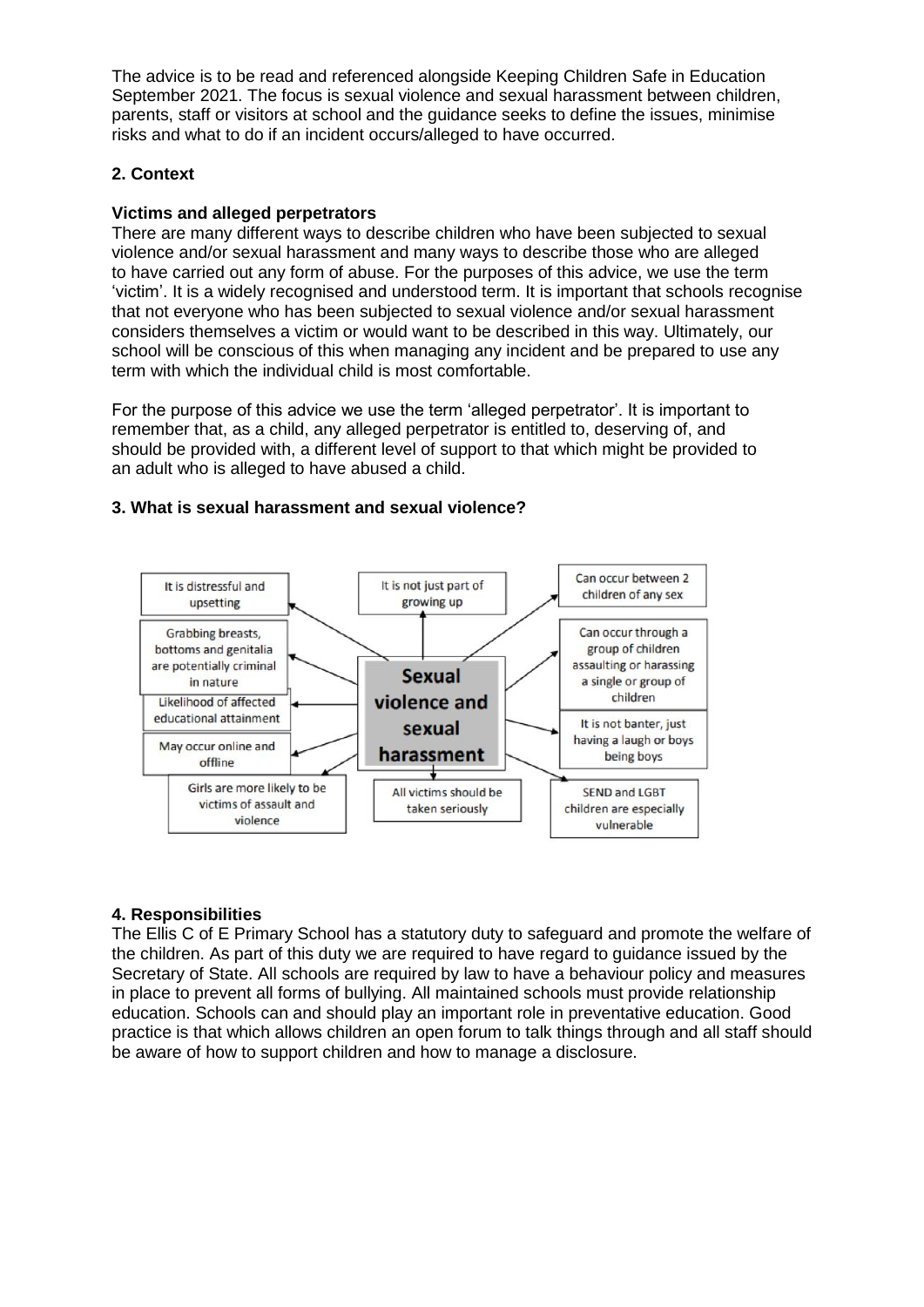## **5. Curriculum**



## **6. Responding**

Reports of sexual violence and sexual harassment are likely to be complex and require difficult professional decisions to be made, often quickly and under pressure. Some situations are clear:

- A child under the age of 13 can never consent to any sexual activity;
- The age of consent is 16:
- Sexual intercourse without consent is rape;
- Rape, assault by penetration and sexual assault are defined in law;

• Creating and sharing sexual photos and videos of under-18s is illegal (often referred to as sexting). This includes children making and sharing sexual images and videos of themselves.

The Ellis C of E Primary School may not act alone in dealing with sexual violence and sexual harassment; statutory partners such as Children's Services and the police may need to become involved in some cases. It is likely that any issues will extend beyond school and the leadership team.

Online issues and the use of various social media platforms can extend the impact of the abuse. This is also the case for children using public transport and school transport; The Ellis C of E Primary School still have a duty to respond to all incidents they are made aware of even if the child has not reported directly, the school's duty is to promote the welfare of children and young people.

It is essential that children are reassured that they are being taken seriously and will be supported and kept safe as far as is possible. A victim should never be given the impression they are creating a problem, nor should they be made to feel ashamed for making a report.

How staff should act when dealing with an incident:-

- Do not promise confidentiality
- Inform the victim of the next steps
- Be supportive and respectful
- Be non-judgemental, listen to what the child is saying to you
- No leading questions, use open questions
- Record the disclosure (devote time to listening to what the child is saying, write
- notes if it is appropriate
- Only record the facts as the child presents them
- No personal opinions
- Inform the Designated Safeguarding Lead immediately

When to inform the alleged perpetrator will be a decision that should be carefully considered. Where a report is going to be made to children's social care and/or the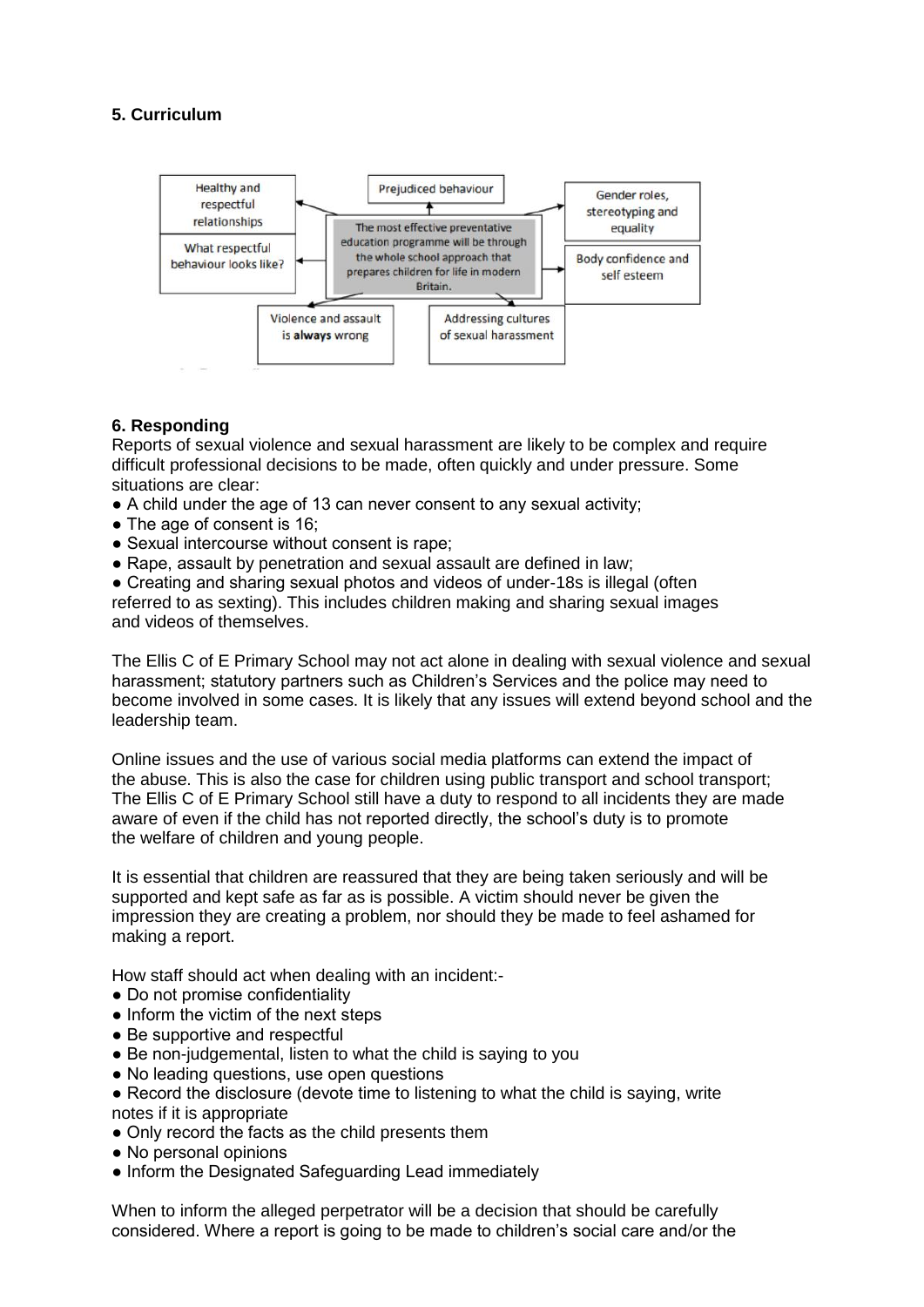police, then, as a general rule, the school will speak to the relevant agency and discuss next steps and how the alleged perpetrator will be informed of the allegations.

The Designated Safeguarding Lead should consider the following:-

● Parents or carers should normally be informed (unless this would put the victim at greater risk);

 $\bullet$  the basic safeguarding principle is: if a child is at risk of harm, is in immediate danger or has been harmed a referral should be made to children's social care; ● and Rape, assault by penetration and sexual assaults are crimes. The starting point is that reports should be passed to the police.

THE DESIGNATED SAFEGUARDING LEAD WILL MAKE A DECISION WHETHER TO CONTACT CHILDREN'S SERVICES AND THE POLICE. IF THE DESIGNATED SAFEGUARDING LEAD IS NOT AVAILABLE, IT IS YOUR RESPONSIBILITY TO CONTACT CHILDREN'S SERVICES AND/OR THE POLICE. LEAVING SCHOOL WITHOUT SHARING THE INFORMATION IS NOT AN OPTION.

Where there has been a report of sexual violence the Designated Safeguarding Lead should make an immediate risk assessment factoring:-

- the victim
- the alleged perpetrator
- other children (and sometimes staff)
- lessons where the victim and alleged perpetrator are together
- transport

Risk assessments should be recorded (written or electronic) and should be kept under review. A suitable risk assessment can be accessed here <https://www.brook.org.uk/ourwork/category/sexual-behaviours-traffic-light-tool>

#### **7. Supporting young people through criminal cases**

Where an allegation of sexual violence or sexual harassment is progressing through the criminal justice system, schools should be aware of anonymity, witness support and the criminal process in general so they can offer support and act appropriately. Further information for supporting children and young people can be located here <https://www.cps.gov.uk/legal-guidance/safeguarding-children-victims-and-witnesses>

In addition to the legal protections, as a matter of effective safeguarding practice, schools should do all they reasonably can to protect the anonymity of any children involved in any report of sexual violence or sexual harassment. Amongst other things, this will mean carefully considering, based on the nature of the report, which staff should know about the report and any support that will be in place for the children involved. Schools should also consider the potential impact of social media in facilitating the spreading of rumours and exposing victims' identities.

#### **8. Thresholds**

In some cases of sexual harassment, for example one-off incidents, the school may take the view that the children concerned are not in need of early help or statutory intervention and that it would be appropriate to handle the incident internally, perhaps through utilising their behaviour and bullying policies and by providing pastoral support. All concerns, discussions, decisions and reasons for decisions should be recorded (written or electronic).

The school may decide that the children involved do not require statutory interventions but may benefit from Early Help. Early help means providing support as soon as a problem emerges, at any point in a child's life. Providing early help is more effective in promoting the welfare of children than reacting later. Early Help can be particularly useful to address nonviolent harmful sexual behaviour and may prevent escalation of sexual violence.